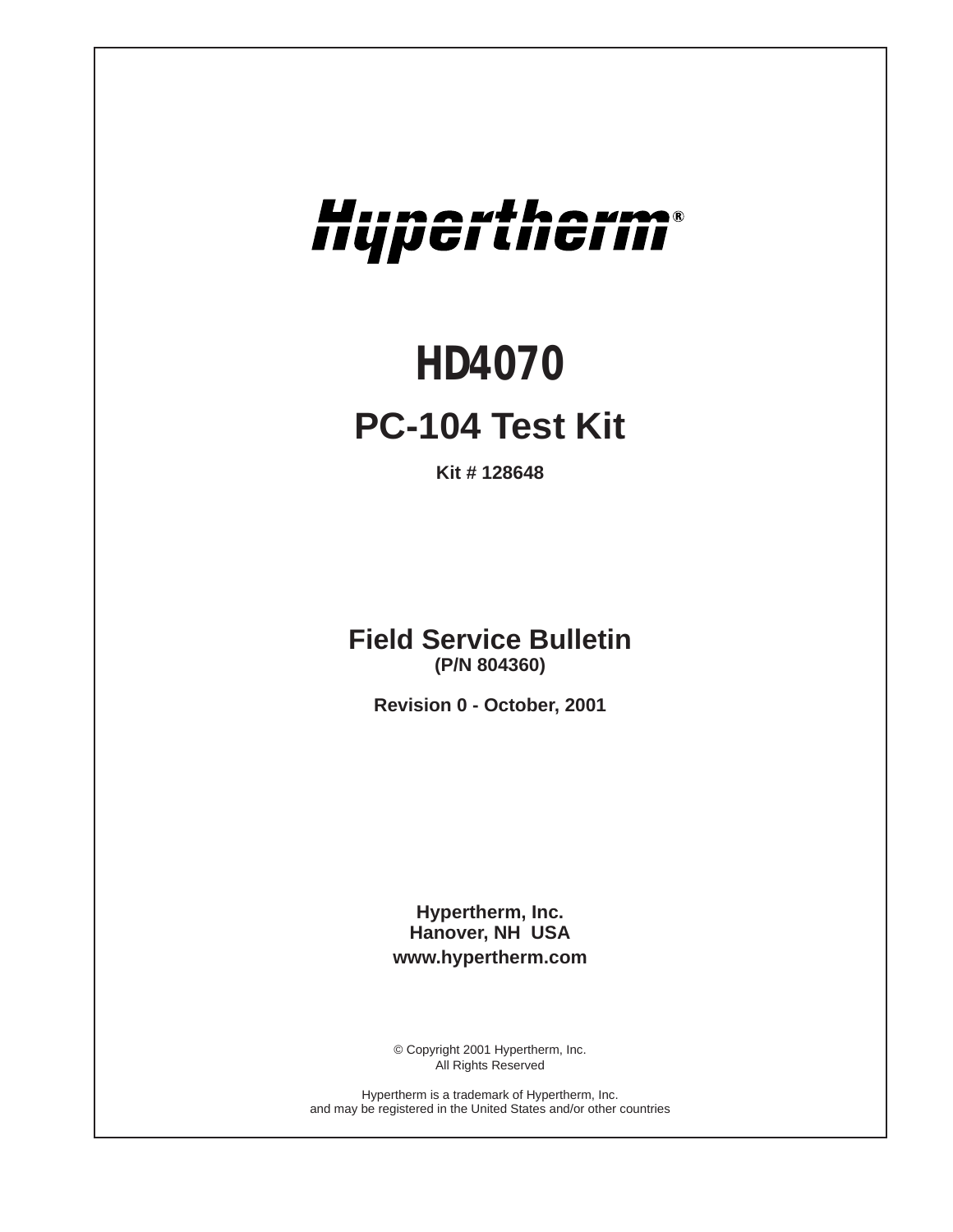

## **Introduction**

#### **Purpose**

Describes necessary steps to run tests on the PC-104 stack.

#### **Kit Contents**

| <b>Part Number</b> | <b>Description</b>        | Qty |
|--------------------|---------------------------|-----|
| 081084             | Disk: HD4070 firmware     | 1   |
| 123644             | Ribbon Cable: 50/C (B4J4) |     |
| 123643             | Ribbon Cable: 50/C (B5J4) | 1   |
| 123642             | Ribbon Cable: 50/C (B7J2) | 1   |
| 123641             | Ribbon Cable: 20/C (B7J4) | 1   |
| 123618             | Ribbon Cable: 26/C (B7J3) | 1   |
| 123617             | Ribbon Cable: 50/C (B7J1) |     |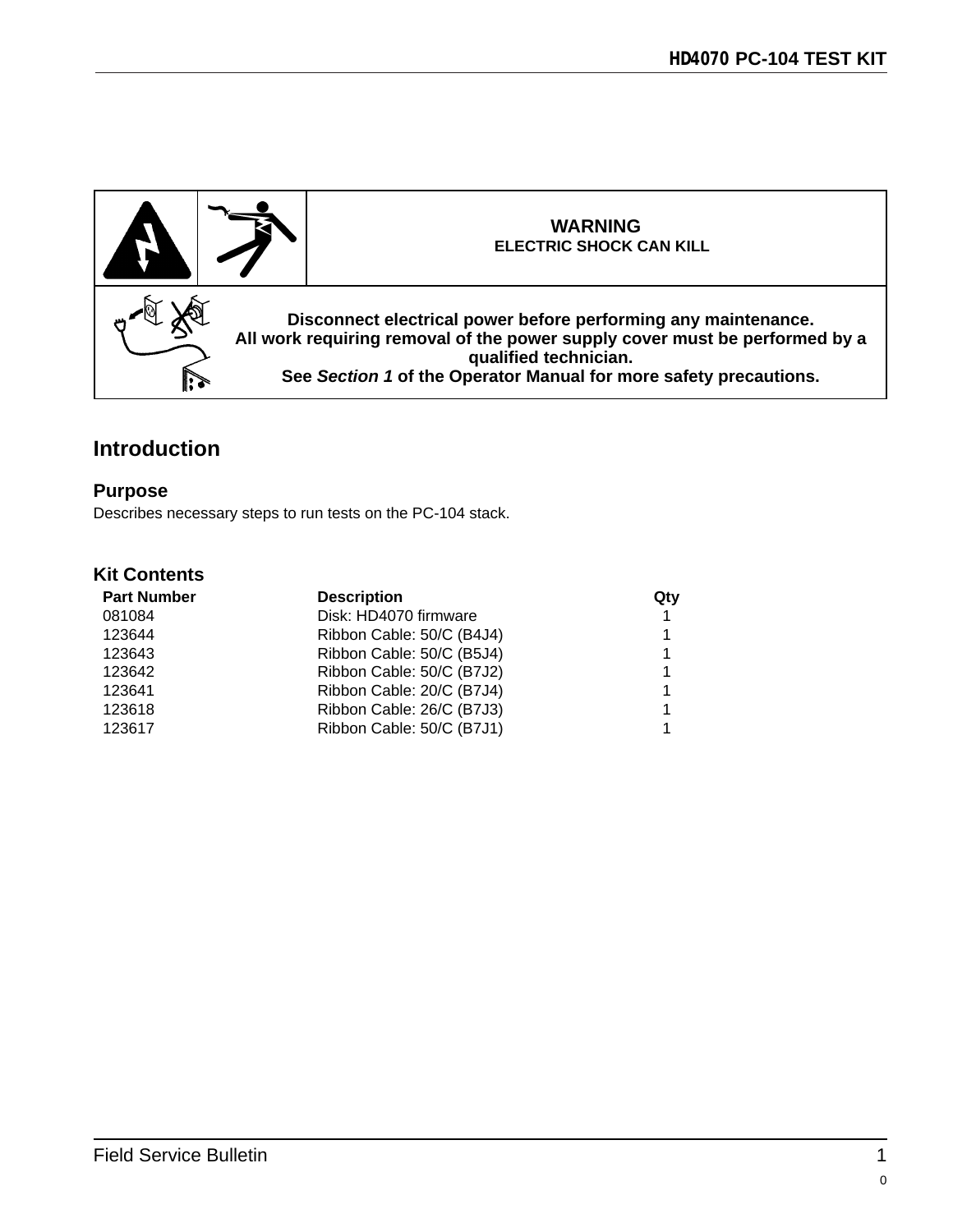#### **PC-104 boards and connectors**



### **PC-104 test procedure**

- 1. Turn main power OFF.
- 2. Remove connectors from PC-104 stack in the following order:
	- Board 1 J4 Remove for access. Reconnect after all other connections are made.
	- B1, J2
	- $B3, J1$
	- B4, J1 and J4
	- B5, J1 and J4
	- B6, J1 and J3
- 3. Make the following connections, using cables provided in this kit.
	- B3, J1 to B7, J4
	- B4, J1 to B4, J4
	- B5, J1 to B5, J4
	- B7, J3 to B6, J1
	- B6, J3 to B7, J1
	- B1, J2 to B7, J2
	- Reconnect ribbon cable to B1, J4